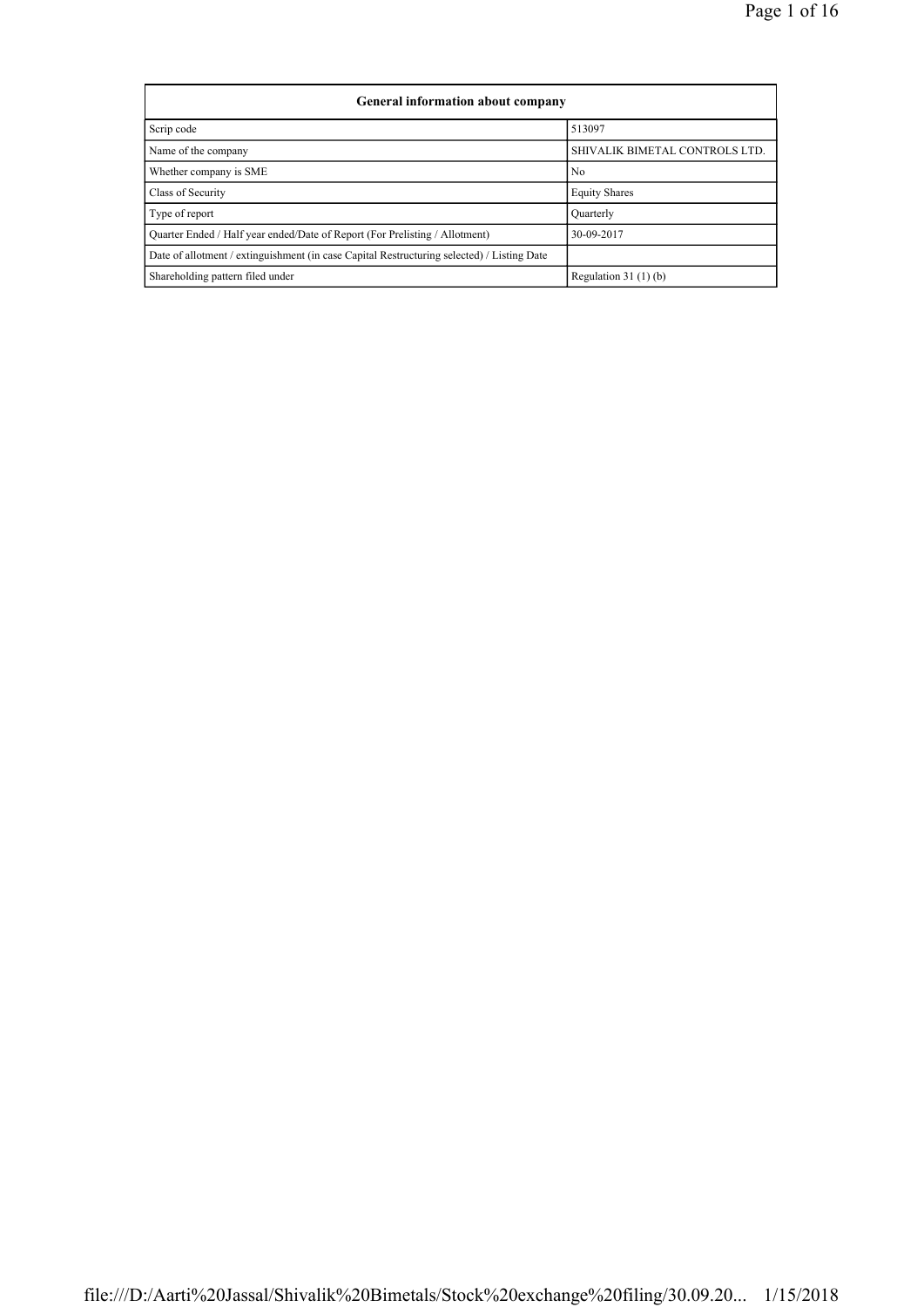| Sr. No. | Particular                                                                             | Yes/No         |
|---------|----------------------------------------------------------------------------------------|----------------|
|         | Whether the Listed Entity has issued any partly paid up shares?                        | No.            |
|         | Whether the Listed Entity has issued any Convertible Securities?                       | N <sub>0</sub> |
|         | Whether the Listed Entity has issued any Warrants?                                     | No.            |
|         | Whether the Listed Entity has any shares against which depository receipts are issued? | No.            |
|         | Whether the Listed Entity has any shares in locked-in?                                 | No.            |
|         | Whether any shares held by promoters are pledge or otherwise encumbered?               | No.            |
|         | Whether company has equity shares with differential voting rights?                     | N <sub>0</sub> |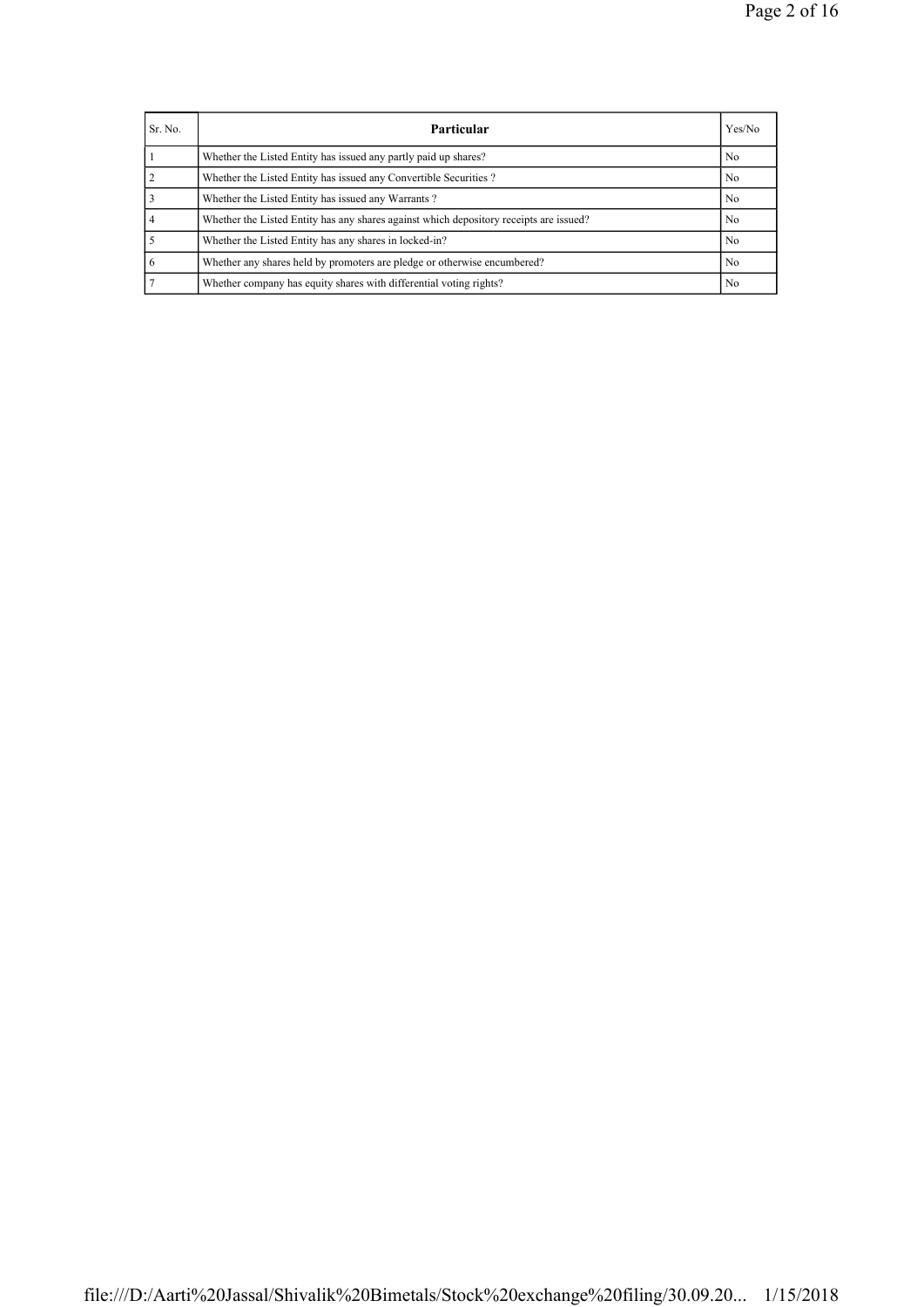|                 | <b>Table I - Summary Statement holding of specified securities</b> |                         |                         |                           |                          |                                            |                                                                          |                                                                  |               |                |                     |  |  |
|-----------------|--------------------------------------------------------------------|-------------------------|-------------------------|---------------------------|--------------------------|--------------------------------------------|--------------------------------------------------------------------------|------------------------------------------------------------------|---------------|----------------|---------------------|--|--|
| Category<br>(1) | Category of<br>shareholder<br>(II)                                 |                         | No. of                  | No. Of<br>Partly<br>paid- | No. Of<br>shares         | Total nos<br>shares                        | Shareholding<br>as a % of total<br>no. of shares                         | Number of Voting Rights held in each<br>class of securities (IX) |               |                |                     |  |  |
|                 |                                                                    | Nos. Of<br>shareholders | fully paid<br>up equity | up<br>equity              | underlying<br>Depository | held (VII)<br>$= (IV) +$<br>$(V)$ + $(VI)$ | (calculated as<br>per SCRR,<br>1957) (VIII) As<br>$a\%$ of<br>$(A+B+C2)$ | No of Voting (XIV) Rights                                        |               |                | Total as a          |  |  |
|                 |                                                                    | (III)                   | shares<br>held $(IV)$   | shares<br>held<br>(V)     | Receipts<br>(VI)         |                                            |                                                                          | Class eg:<br>X                                                   | Class<br>eg:y | Total          | $%$ of<br>$(A+B+C)$ |  |  |
| (A)             | Promoter &<br>Promoter<br>Group                                    | 18                      | 11876134                |                           |                          | 11876134                                   | 61.85                                                                    | 11876134                                                         |               | 11876134       | 61.85               |  |  |
| (B)             | Public                                                             | 5432                    | 7325266                 |                           |                          | 7325266                                    | 38.15                                                                    | 7325266                                                          |               | 7325266        | 38.15               |  |  |
| (C)             | Non<br>Promoter-<br>Non Public                                     |                         |                         |                           |                          |                                            |                                                                          |                                                                  |               |                |                     |  |  |
| (C1)            | <b>Shares</b><br>underlying<br>DRs                                 |                         |                         |                           |                          |                                            |                                                                          |                                                                  |               |                |                     |  |  |
| (C2)            | Shares held<br>by<br>Employee<br>Trusts                            |                         |                         |                           |                          |                                            |                                                                          |                                                                  |               |                |                     |  |  |
|                 | Total                                                              | 5450                    | 19201400                |                           |                          | 19201400                                   | 100                                                                      | 19201400                                                         |               | 19201400   100 |                     |  |  |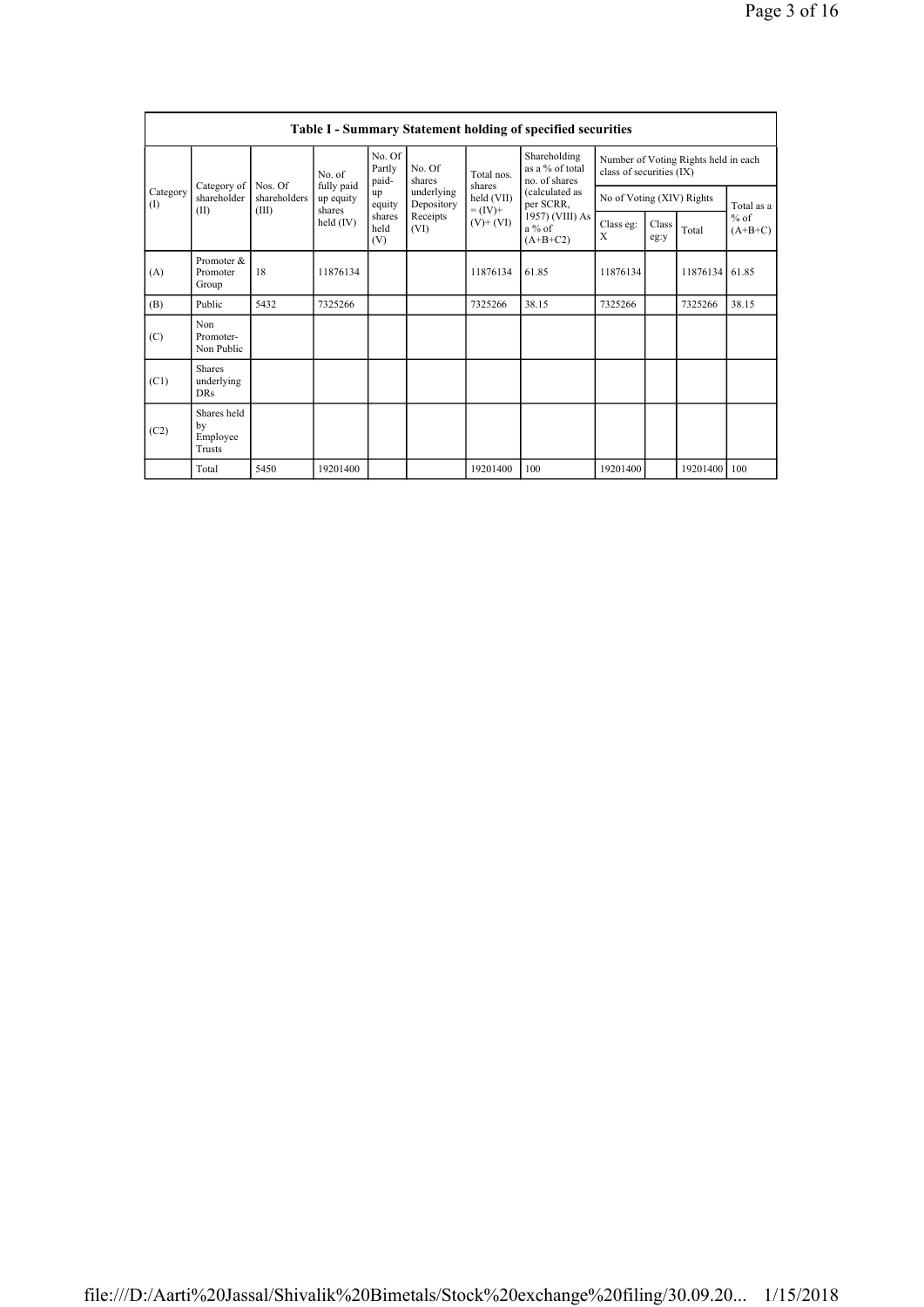|                 | Table I - Summary Statement holding of specified securities |                                                      |                                                      |                                                                             |                                                                                                            |                       |                                                |            |                                                                               |                                       |  |  |  |  |
|-----------------|-------------------------------------------------------------|------------------------------------------------------|------------------------------------------------------|-----------------------------------------------------------------------------|------------------------------------------------------------------------------------------------------------|-----------------------|------------------------------------------------|------------|-------------------------------------------------------------------------------|---------------------------------------|--|--|--|--|
| Category<br>(1) | Category of<br>shareholder                                  | No. Of<br><b>Shares</b><br>Underlying<br>Outstanding | No. of<br><b>Shares</b><br>Underlying<br>Outstanding | No. Of Shares<br>Underlying<br>Outstanding<br>convertible<br>securities and | Shareholding, as<br>a % assuming full<br>conversion of<br>convertible<br>securities (as a<br>percentage of |                       | Number of<br>Locked in<br>shares (XII)         |            | Number of<br><b>Shares</b><br>pledged or<br>otherwise<br>encumbered<br>(XIII) | Number of<br>equity shares<br>held in |  |  |  |  |
|                 | (II)                                                        | convertible<br>securities $(X)$                      | Warrants<br>$(X_i)$                                  | No. Of<br>Warrants (Xi)<br>(a)                                              | diluted share<br>capital) $(XI)$ =<br>$(VII)+(X)$ As a %<br>of $(A+B+C2)$                                  | N <sub>0</sub><br>(a) | As a $\%$<br>of total<br>Shares<br>held<br>(b) | No.<br>(a) | As a $%$<br>of total<br><b>Shares</b><br>held(b)                              | dematerialized<br>form $(XIV)$        |  |  |  |  |
| (A)             | Promoter &<br>Promoter<br>Group                             |                                                      |                                                      |                                                                             | 61.85                                                                                                      |                       |                                                |            |                                                                               | 11876134                              |  |  |  |  |
| (B)             | Public                                                      |                                                      |                                                      |                                                                             | 38.15                                                                                                      |                       |                                                |            |                                                                               | 6589465                               |  |  |  |  |
| (C)             | Non<br>Promoter-<br>Non Public                              |                                                      |                                                      |                                                                             |                                                                                                            |                       |                                                |            |                                                                               |                                       |  |  |  |  |
| (C1)            | <b>Shares</b><br>underlying<br><b>DRs</b>                   |                                                      |                                                      |                                                                             |                                                                                                            |                       |                                                |            |                                                                               |                                       |  |  |  |  |
| (C2)            | Shares held<br>by<br>Employee<br>Trusts                     |                                                      |                                                      |                                                                             |                                                                                                            |                       |                                                |            |                                                                               |                                       |  |  |  |  |
|                 | Total                                                       |                                                      |                                                      |                                                                             | 100                                                                                                        |                       |                                                |            |                                                                               | 18465599                              |  |  |  |  |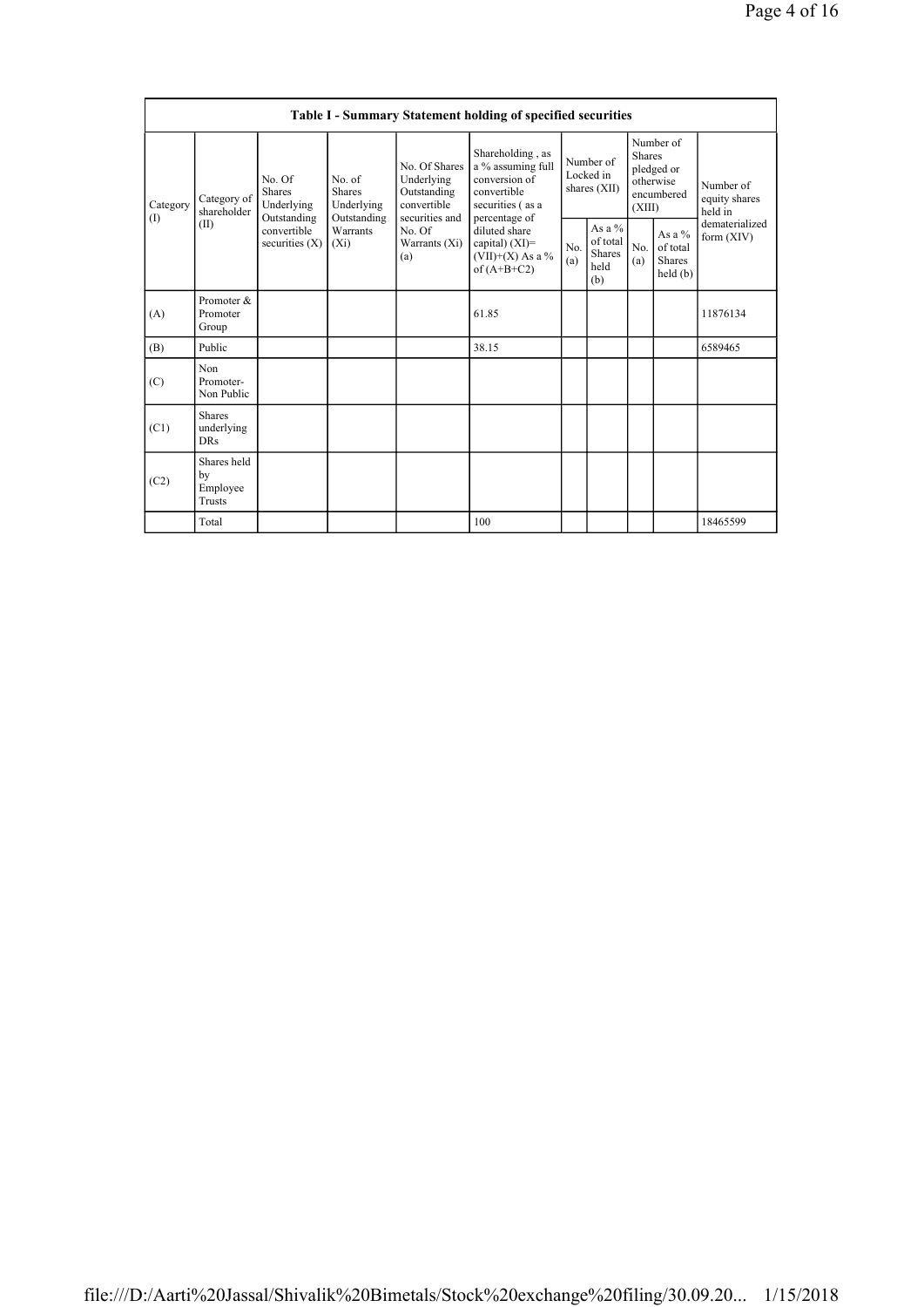|                                                                                                | Table II - Statement showing shareholding pattern of the Promoter and Promoter Group                                |                                  |                                   |                       |                          |                                    |                                                     |                               |               |                                 |                                 |  |  |
|------------------------------------------------------------------------------------------------|---------------------------------------------------------------------------------------------------------------------|----------------------------------|-----------------------------------|-----------------------|--------------------------|------------------------------------|-----------------------------------------------------|-------------------------------|---------------|---------------------------------|---------------------------------|--|--|
|                                                                                                |                                                                                                                     |                                  | No. of                            | No.<br>Of<br>Partly   | No. Of<br>shares         | Total nos.                         | Shareholding<br>as a % of<br>total no. of<br>shares | each class of securities (IX) |               | Number of Voting Rights held in |                                 |  |  |
| Sr.                                                                                            | Category & Name<br>of the<br>Shareholders (I)                                                                       | Nos. Of<br>shareholders<br>(III) | fully paid<br>up equity<br>shares | paid-<br>up<br>equity | underlying<br>Depository | shares<br>held (VII)<br>$= (IV) +$ | (calculated<br>as per                               | No of Voting (XIV) Rights     |               |                                 | Total<br>as a %                 |  |  |
|                                                                                                |                                                                                                                     |                                  | held $(IV)$                       | shares<br>held<br>(V) | Receipts<br>(VI)         | $(V)$ + $(VI)$                     | SCRR, 1957)<br>(VIII) As a<br>$%$ of<br>$(A+B+C2)$  | Class eg:<br>X                | Class<br>eg:y | Total                           | of<br>Total<br>Voting<br>rights |  |  |
| A                                                                                              | Table II - Statement showing shareholding pattern of the Promoter and Promoter Group                                |                                  |                                   |                       |                          |                                    |                                                     |                               |               |                                 |                                 |  |  |
| (1)                                                                                            | Indian                                                                                                              |                                  |                                   |                       |                          |                                    |                                                     |                               |               |                                 |                                 |  |  |
| (a)                                                                                            | Individuals/Hindu<br>undivided Family                                                                               | 12                               | 2971000                           |                       |                          | 2971000                            | 15.47                                               | 2971000                       |               | 2971000                         | 15.47                           |  |  |
| (d)                                                                                            | Any Other<br>(specify)                                                                                              | 6                                | 8905134                           |                       |                          | 8905134                            | 46.38                                               | 8905134                       |               | 8905134                         | 46.38                           |  |  |
| Sub-Total<br>(A)(1)                                                                            |                                                                                                                     | 18                               | 11876134                          |                       |                          | 11876134 61.85                     |                                                     | 11876134                      |               | 11876134                        | 61.85                           |  |  |
| (2)                                                                                            | Foreign                                                                                                             |                                  |                                   |                       |                          |                                    |                                                     |                               |               |                                 |                                 |  |  |
| Total<br>Shareholding<br>of Promoter<br>and<br>Promoter<br>Group $(A)=$<br>$(A)(1)+(A)$<br>(2) |                                                                                                                     | 18                               | 11876134                          |                       |                          | 11876134 61.85                     |                                                     | 11876134                      |               | 11876134                        | 61.85                           |  |  |
| B                                                                                              | Table III - Statement showing shareholding pattern of the Public shareholder                                        |                                  |                                   |                       |                          |                                    |                                                     |                               |               |                                 |                                 |  |  |
| (1)                                                                                            | Institutions                                                                                                        |                                  |                                   |                       |                          |                                    |                                                     |                               |               |                                 |                                 |  |  |
| (f)                                                                                            | Financial<br>Institutions/<br><b>Banks</b>                                                                          | 1                                | 1000                              |                       |                          | 1000                               | 0.01                                                | 1000                          |               | 1000                            | 0.01                            |  |  |
| Sub-Total<br>(B)(1)                                                                            |                                                                                                                     | 1                                | 1000                              |                       |                          | 1000                               | 0.01                                                | 1000                          |               | 1000                            | 0.01                            |  |  |
| (3)                                                                                            | Non-institutions                                                                                                    |                                  |                                   |                       |                          |                                    |                                                     |                               |               |                                 |                                 |  |  |
| (a(i))                                                                                         | Individuals -<br>i.Individual<br>shareholders<br>holding nominal<br>share capital up to<br>Rs. 2 lakhs.             | 5193                             | 5577776                           |                       |                          | 5577776                            | 29.05                                               | 5577776                       |               | 5577776                         | 29.05                           |  |  |
| (a(ii))                                                                                        | Individuals - ii.<br>Individual<br>shareholders<br>holding nominal<br>share capital in<br>excess of Rs. 2<br>lakhs. | 6                                | 910813                            |                       |                          | 910813                             | 4.74                                                | 910813                        |               | 910813                          | 4.74                            |  |  |
| (e)                                                                                            | Any Other<br>(specify)                                                                                              | 232                              | 835677                            |                       |                          | 835677                             | 4.35                                                | 835677                        |               | 835677                          | 4.35                            |  |  |
| Sub-Total<br>(B)(3)                                                                            |                                                                                                                     | 5431                             | 7324266                           |                       |                          | 7324266                            | 38.14                                               | 7324266                       |               | 7324266                         | 38.14                           |  |  |
| <b>Total Public</b><br>Shareholding<br>$(B)=(B)(1)+$<br>$(B)(2)+(B)$<br>(3)                    |                                                                                                                     | 5432                             | 7325266                           |                       |                          | 7325266                            | 38.15                                               | 7325266                       |               | 7325266                         | 38.15                           |  |  |
| $\mathbf C$                                                                                    | Table IV - Statement showing shareholding pattern of the Non Promoter- Non Public shareholder                       |                                  |                                   |                       |                          |                                    |                                                     |                               |               |                                 |                                 |  |  |
| Total<br>$(A+B+C2)$                                                                            |                                                                                                                     | 5450                             | 19201400                          |                       |                          | 19201400                           | 100                                                 | 19201400                      |               | 19201400                        | 100                             |  |  |
| Total<br>$(A+B+C)$                                                                             |                                                                                                                     | 5450                             | 19201400                          |                       |                          | 19201400   100                     |                                                     | 19201400                      |               | 19201400   100                  |                                 |  |  |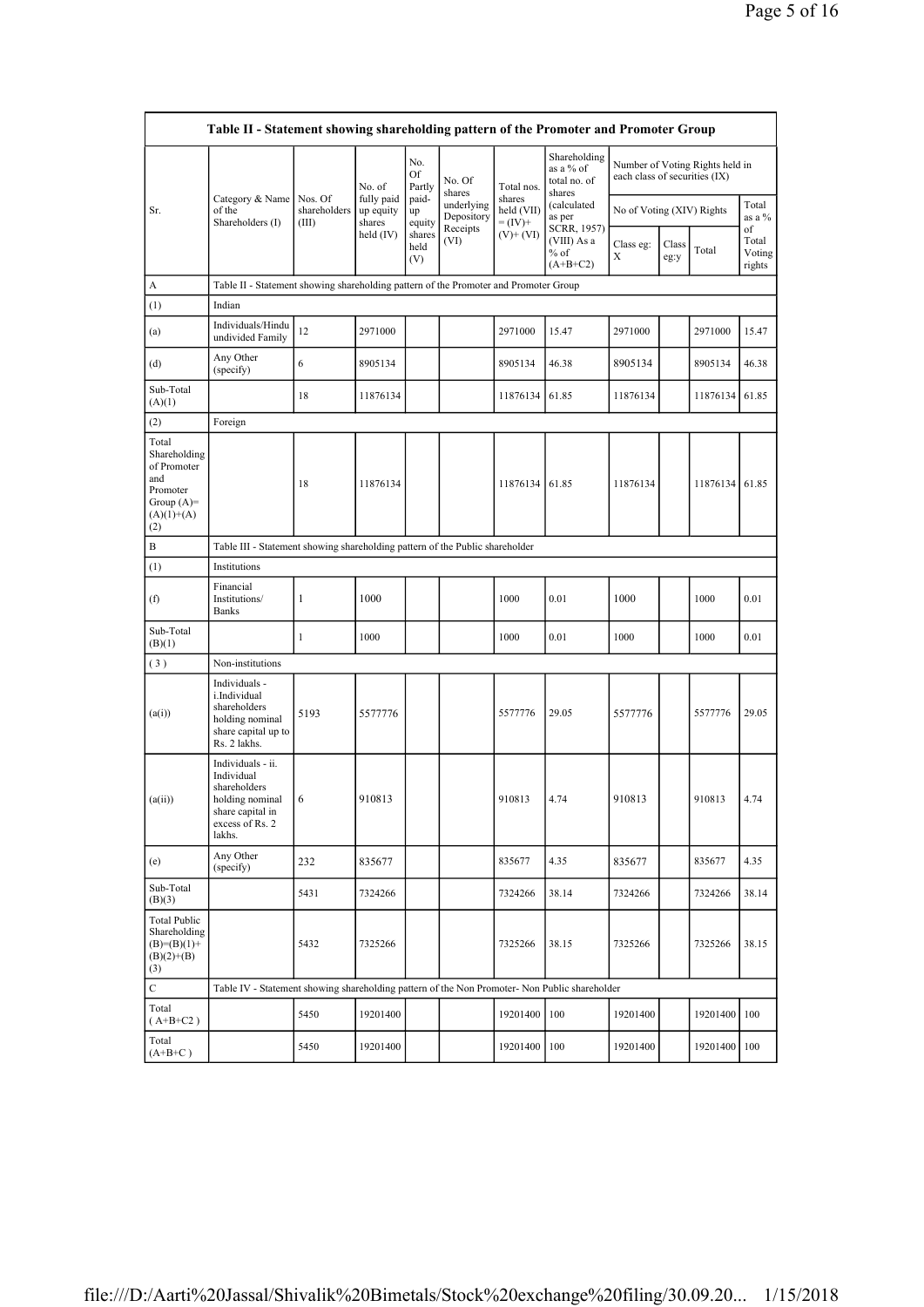|                                                                                        |                                            |                                            |                                                                             | Table II - Statement showing shareholding pattern of the Promoter and Promoter Group          |            |                                             |                         |                                                    |                                       |
|----------------------------------------------------------------------------------------|--------------------------------------------|--------------------------------------------|-----------------------------------------------------------------------------|-----------------------------------------------------------------------------------------------|------------|---------------------------------------------|-------------------------|----------------------------------------------------|---------------------------------------|
| Sr.                                                                                    | No. Of Shares<br>Underlying<br>Outstanding | No. of Shares<br>Underlying<br>Outstanding | No. Of Shares<br>Underlying<br>Outstanding<br>convertible<br>securities and | Shareholding, as a<br>% assuming full<br>conversion of<br>convertible<br>securities (as a     |            | Number of<br>Locked in<br>shares (XII)      | <b>Shares</b><br>(XIII) | Number of<br>pledged or<br>otherwise<br>encumbered | Number of<br>equity shares<br>held in |
|                                                                                        | convertible<br>securities $(X)$            | Warrants (Xi)                              | No. Of<br>Warrants (Xi)<br>(a)                                              | percentage of diluted<br>share capital) $(XI)$ =<br>$(VII)+(X)$ As a % of<br>$(A+B+C2)$       | No.<br>(a) | As a %<br>of total<br>Shares<br>held<br>(b) | No.<br>(a)              | As a $%$<br>of total<br><b>Shares</b><br>held(b)   | dematerialized<br>form $(XIV)$        |
| A                                                                                      |                                            |                                            |                                                                             | Table II - Statement showing shareholding pattern of the Promoter and Promoter Group          |            |                                             |                         |                                                    |                                       |
| (1)                                                                                    | Indian                                     |                                            |                                                                             |                                                                                               |            |                                             |                         |                                                    |                                       |
| (a)                                                                                    |                                            |                                            |                                                                             | 15.47                                                                                         |            |                                             |                         |                                                    | 2971000                               |
| (d)                                                                                    |                                            |                                            |                                                                             | 46.38                                                                                         |            |                                             |                         |                                                    | 8905134                               |
| Sub-Total (A)<br>(1)                                                                   |                                            |                                            |                                                                             | 61.85                                                                                         |            |                                             |                         |                                                    | 11876134                              |
| (2)                                                                                    | Foreign                                    |                                            |                                                                             |                                                                                               |            |                                             |                         |                                                    |                                       |
| Total<br>Shareholding of<br>Promoter and<br>Promoter<br>Group $(A)=A)$<br>$(1)+(A)(2)$ |                                            |                                            |                                                                             | 61.85                                                                                         |            |                                             |                         |                                                    | 11876134                              |
| B                                                                                      |                                            |                                            |                                                                             | Table III - Statement showing shareholding pattern of the Public shareholder                  |            |                                             |                         |                                                    |                                       |
| (1)                                                                                    | Institutions                               |                                            |                                                                             |                                                                                               |            |                                             |                         |                                                    |                                       |
| (f)                                                                                    |                                            |                                            |                                                                             | 0.01                                                                                          |            |                                             |                         |                                                    | 1000                                  |
| Sub-Total (B)<br>(1)                                                                   |                                            |                                            |                                                                             | 0.01                                                                                          |            |                                             |                         |                                                    | 1000                                  |
| (3)                                                                                    | Non-institutions                           |                                            |                                                                             |                                                                                               |            |                                             |                         |                                                    |                                       |
| (a(i))                                                                                 |                                            |                                            |                                                                             | 29.05                                                                                         |            |                                             |                         |                                                    | 4844976                               |
| (a(ii))                                                                                |                                            |                                            |                                                                             | 4.74                                                                                          |            |                                             |                         |                                                    | 910813                                |
| (e)                                                                                    |                                            |                                            |                                                                             | 4.35                                                                                          |            |                                             |                         |                                                    | 832676                                |
| Sub-Total (B)<br>(3)                                                                   |                                            |                                            |                                                                             | 38.14                                                                                         |            |                                             |                         |                                                    | 6588465                               |
| <b>Total Public</b><br>Shareholding<br>$(B)= (B)(1)+(B)$<br>$(2)+(B)(3)$               |                                            |                                            |                                                                             | 38.15                                                                                         |            |                                             |                         |                                                    | 6589465                               |
| $\mathbf C$                                                                            |                                            |                                            |                                                                             | Table IV - Statement showing shareholding pattern of the Non Promoter- Non Public shareholder |            |                                             |                         |                                                    |                                       |
| Total<br>$(A+B+C2)$                                                                    |                                            |                                            |                                                                             | 100                                                                                           |            |                                             |                         |                                                    | 18465599                              |
| Total<br>$(A+B+C)$                                                                     |                                            |                                            |                                                                             | 100                                                                                           |            |                                             |                         |                                                    | 18465599                              |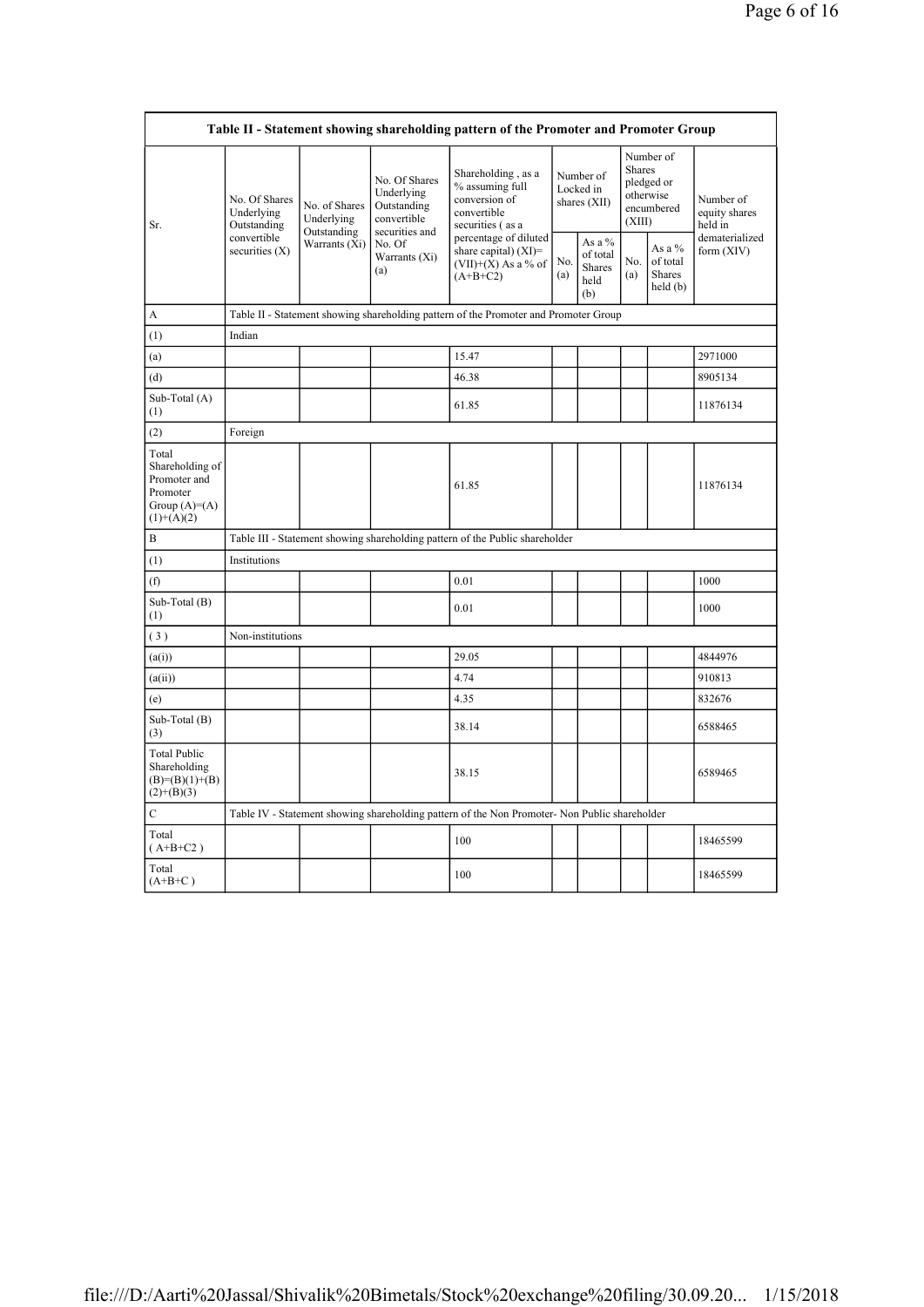|                                                                                                                            | Page 7 of 16                                      |                                                               |                                    |                               |                                |                                                      |                                               |  |  |  |
|----------------------------------------------------------------------------------------------------------------------------|---------------------------------------------------|---------------------------------------------------------------|------------------------------------|-------------------------------|--------------------------------|------------------------------------------------------|-----------------------------------------------|--|--|--|
|                                                                                                                            |                                                   |                                                               |                                    |                               |                                |                                                      |                                               |  |  |  |
|                                                                                                                            |                                                   |                                                               | Individuals/Hindu undivided Family |                               |                                |                                                      |                                               |  |  |  |
| Searial No.                                                                                                                | $\mathbf{1}$                                      | $\sqrt{2}$                                                    | 3                                  | 4                             | 5                              | 6                                                    | $\tau$                                        |  |  |  |
| Name of the<br>Shareholders<br>(I)                                                                                         | <b>NARINDER</b><br><b>SINGH</b><br><b>GHUMMAN</b> | <b>SUMER</b><br><b>GHUMMAN</b>                                | <b>SHANA</b><br><b>GHUMMAN</b>     | <b>GURDIAL</b><br><b>KAUR</b> | <b>GURBIR</b><br><b>SANDHU</b> | <b>SATINDERJEET</b><br><b>SINGH</b><br><b>SANDHU</b> | DEVINDERJEET<br><b>SINGH</b><br><b>SANDHU</b> |  |  |  |
| PAN(II)                                                                                                                    | AAAPG0769L                                        | AHMPG7844D                                                    | AGGPG1329Q                         | AEVPG5900N                    | ABJPS6626A                     | ABJPS2763G                                           | ABJPS2761E                                    |  |  |  |
| No. of fully<br>paid up equity<br>shares held<br>(IV)                                                                      | 1465000                                           | 1000                                                          | 12000                              | 32000                         | 323000                         | r 88000                                              | 101000                                        |  |  |  |
| No. Of Partly<br>paid-up equity<br>shares held (V)                                                                         |                                                   |                                                               |                                    |                               |                                |                                                      |                                               |  |  |  |
| No. Of shares<br>underlying<br>Depository<br>Receipts (VI)                                                                 |                                                   |                                                               |                                    |                               |                                |                                                      |                                               |  |  |  |
| Total nos.<br>shares held<br>$(VII) = (IV) +$<br>$(V)$ + $(VI)$                                                            | 1465000                                           | 1000                                                          | 12000                              | 32000                         | 323000                         | 288000                                               | 101000                                        |  |  |  |
| Shareholding as<br>a % of total no.<br>of shares<br>(calculated as<br>per SCRR,<br>1957) (VIII) As<br>a % of<br>$(A+B+C2)$ | 7.63                                              | 0.01                                                          | 0.06                               | 0.17                          | 1.68                           | 1.5                                                  | 0.53                                          |  |  |  |
|                                                                                                                            |                                                   | Number of Voting Rights held in each class of securities (IX) |                                    |                               |                                |                                                      |                                               |  |  |  |

| No. Of Partly<br>paid-up equity<br>shares held (V)                                                                                                                                                |                                  |                                                               |       |       |        |        |        |
|---------------------------------------------------------------------------------------------------------------------------------------------------------------------------------------------------|----------------------------------|---------------------------------------------------------------|-------|-------|--------|--------|--------|
| No. Of shares<br>underlying<br>Depository<br>Receipts (VI)                                                                                                                                        |                                  |                                                               |       |       |        |        |        |
| Total nos.<br>shares held<br>$(VII) = (IV) +$<br>$(V)$ + $(VI)$                                                                                                                                   | 1465000                          | 1000                                                          | 12000 | 32000 | 323000 | 288000 | 101000 |
| Shareholding as<br>a % of total no.<br>of shares<br>(calculated as<br>per SCRR,<br>1957) (VIII) As<br>a % of<br>$(A+B+C2)$                                                                        | 7.63                             | 0.01                                                          | 0.06  | 0.17  | 1.68   | 1.5    | 0.53   |
|                                                                                                                                                                                                   |                                  | Number of Voting Rights held in each class of securities (IX) |       |       |        |        |        |
| Class eg:X                                                                                                                                                                                        | 1465000                          | 1000                                                          | 12000 | 32000 | 323000 | 288000 | 101000 |
| Class eg:y                                                                                                                                                                                        |                                  |                                                               |       |       |        |        |        |
| Total                                                                                                                                                                                             | 1465000                          | 1000                                                          | 12000 | 32000 | 323000 | 288000 | 101000 |
| Total as a % of<br><b>Total Voting</b><br>rights                                                                                                                                                  | 7.63                             | 0.01                                                          | 0.06  | 0.17  | 1.68   | 1.5    | 0.53   |
| No. Of Shares<br>Underlying<br>Outstanding<br>convertible<br>securities $(X)$                                                                                                                     |                                  |                                                               |       |       |        |        |        |
| No. of Shares<br>Underlying<br>Outstanding<br>Warrants (Xi)                                                                                                                                       |                                  |                                                               |       |       |        |        |        |
| No. Of Shares<br>Underlying<br>Outstanding<br>convertible<br>securities and<br>No. Of<br>Warrants (Xi)<br>(a)                                                                                     |                                  |                                                               |       |       |        |        |        |
| Shareholding,<br>as a $\%$<br>assuming full<br>conversion of<br>convertible<br>securities (as a<br>percentage of<br>diluted share<br>capital) (XI)=<br>$(VII)+(Xi)(a)$<br>As a % of<br>$(A+B+C2)$ | 7.63                             | 0.01                                                          | 0.06  | 0.17  | 1.68   | 1.5    | 0.53   |
|                                                                                                                                                                                                   | Number of Locked in shares (XII) |                                                               |       |       |        |        |        |
| No. (a)                                                                                                                                                                                           |                                  |                                                               |       |       |        |        |        |
| As a % of total<br>Shares held (b)                                                                                                                                                                |                                  |                                                               |       |       |        |        |        |
|                                                                                                                                                                                                   |                                  | Number of Shares pledged or otherwise encumbered (XIII)       |       |       |        |        |        |
| No. (a)                                                                                                                                                                                           |                                  |                                                               |       |       |        |        |        |
| As a % of total<br>Shares held (b)                                                                                                                                                                |                                  |                                                               |       |       |        |        |        |
|                                                                                                                                                                                                   |                                  |                                                               |       |       |        |        |        |

(IV)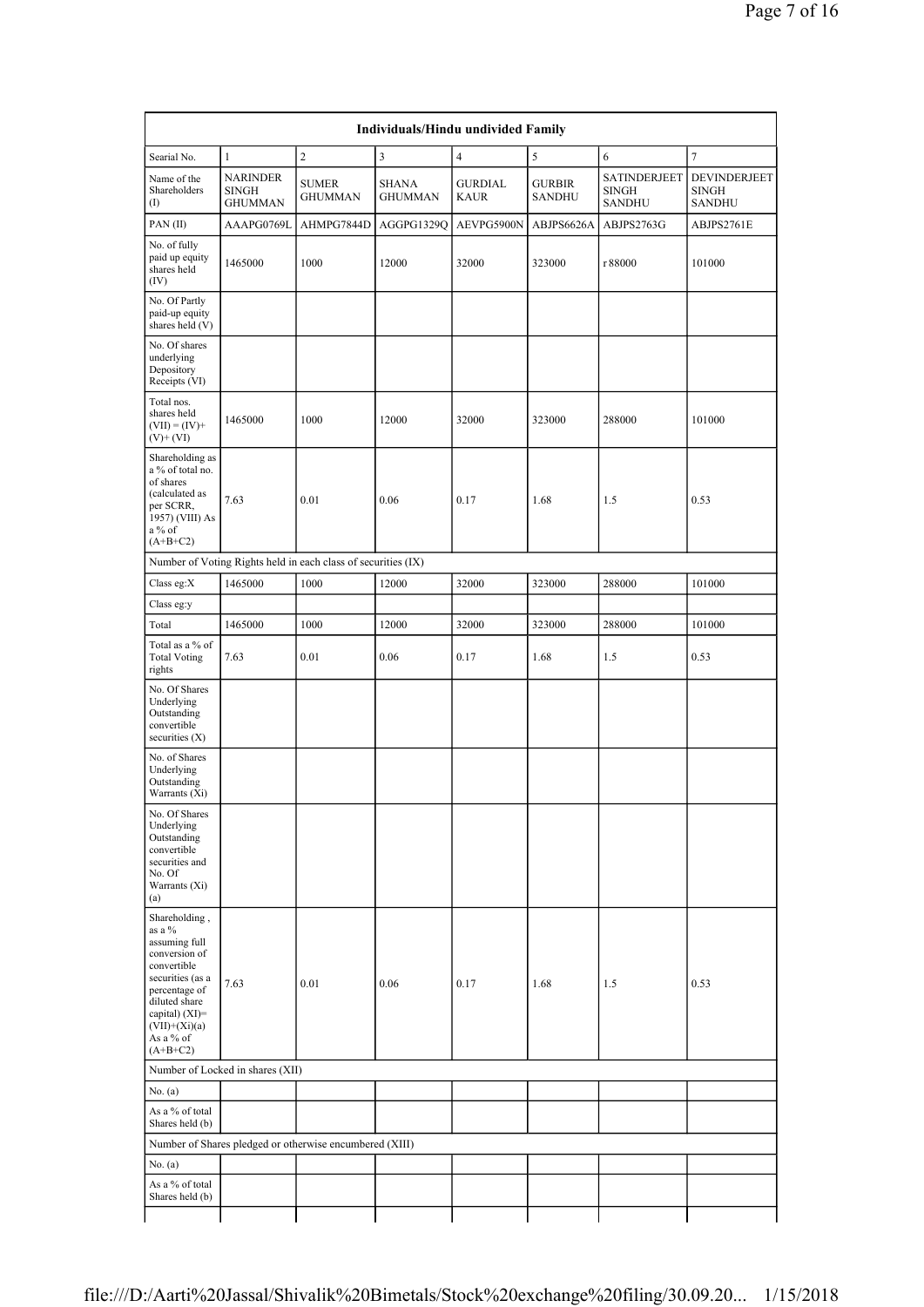| Number of<br>equity shares<br>held in<br>dematerialized<br>form $(XIV)$ | 1465000 | 1000 | 12000 | 32000 | 323000 | 288000 | 101000 |
|-------------------------------------------------------------------------|---------|------|-------|-------|--------|--------|--------|
| Reason for not providing PAN                                            |         |      |       |       |        |        |        |
| Reason for not<br>providing PAN                                         |         |      |       |       |        |        |        |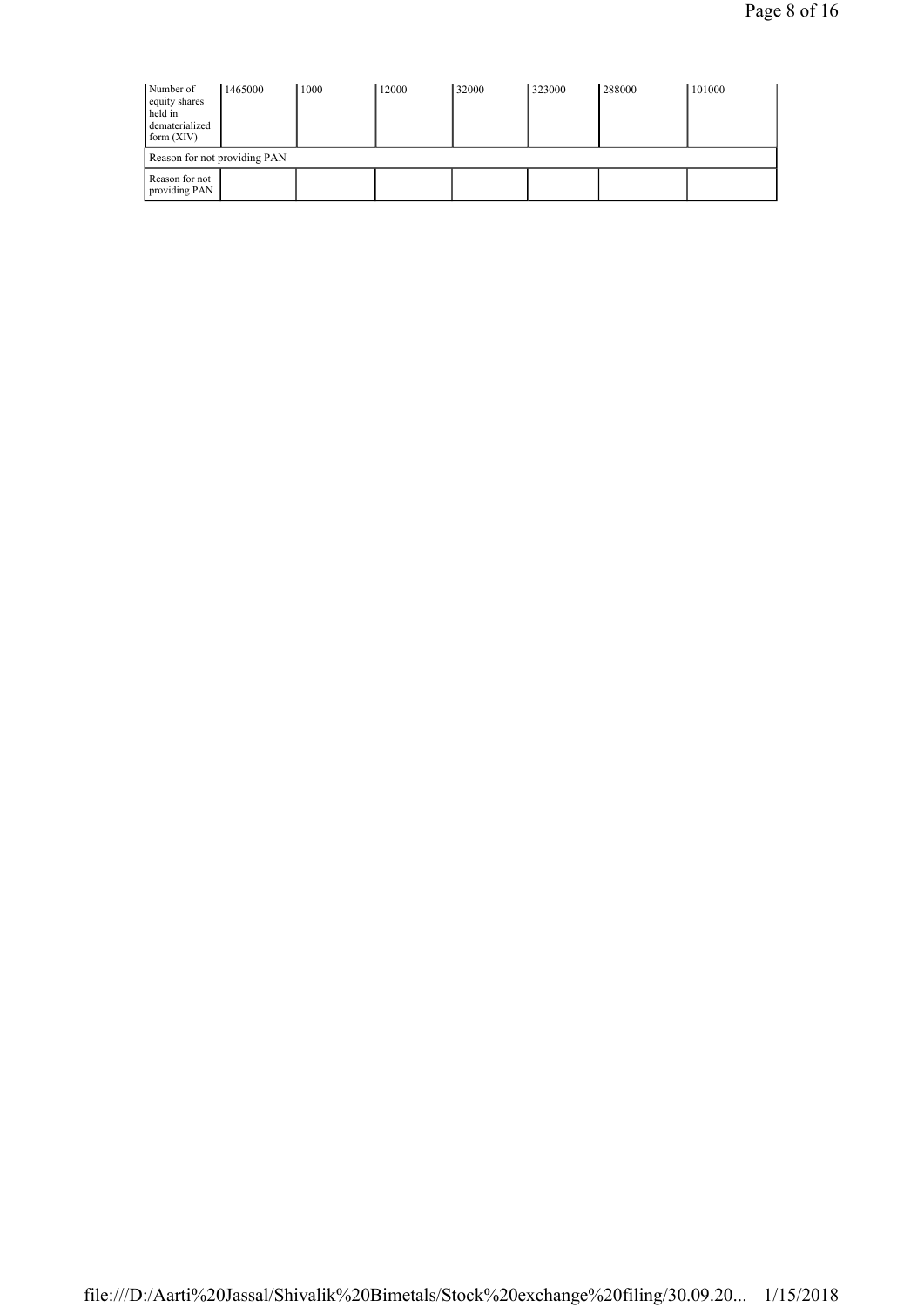| Individuals/Hindu undivided Family                                                                                                                                                           |                                |                                                               |                                       |                              |                        |                          |  |  |  |  |  |  |
|----------------------------------------------------------------------------------------------------------------------------------------------------------------------------------------------|--------------------------------|---------------------------------------------------------------|---------------------------------------|------------------------------|------------------------|--------------------------|--|--|--|--|--|--|
| Searial No.                                                                                                                                                                                  | 8                              | 9                                                             | 10                                    | 11                           | 12                     |                          |  |  |  |  |  |  |
| Name of the<br>Shareholders (I)                                                                                                                                                              | <b>SARITA</b><br><b>SANDHU</b> | TEJINDERJEET KAUR<br><b>GHUMMAN</b>                           | <b>JASPAL SINGH</b><br><b>DHILLON</b> | <b>MANJIT</b><br><b>KAUR</b> | ANGAD<br><b>SANDHU</b> | Click here to<br>go back |  |  |  |  |  |  |
| PAN(II)                                                                                                                                                                                      | ABJPS0310F                     | ABJPG6987C                                                    | AAJPD6381J                            | AAGPK4376B                   | AVJPS6029H             | Total                    |  |  |  |  |  |  |
| No. of fully paid<br>up equity shares<br>held (IV)                                                                                                                                           | 216000                         | 296000                                                        | 2000                                  | 83000                        | 152000                 | 2971000                  |  |  |  |  |  |  |
| No. Of Partly paid-<br>up equity shares<br>held (V)                                                                                                                                          |                                |                                                               |                                       |                              |                        |                          |  |  |  |  |  |  |
| No. Of shares<br>underlying<br>Depository<br>Receipts (VI)                                                                                                                                   |                                |                                                               |                                       |                              |                        |                          |  |  |  |  |  |  |
| Total nos. shares<br>held $(VII) = (IV) +$<br>$(V)$ + $(VI)$                                                                                                                                 | 216000                         | 296000                                                        | 2000                                  | 83000                        | 152000                 | 2971000                  |  |  |  |  |  |  |
| Shareholding as a<br>% of total no. of<br>shares (calculated<br>as per SCRR,<br>1957) (VIII) As a<br>% of $(A+B+C2)$                                                                         | 1.12                           | 1.54                                                          | 0.01                                  | 0.43                         | 0.79                   | 15.47                    |  |  |  |  |  |  |
|                                                                                                                                                                                              |                                | Number of Voting Rights held in each class of securities (IX) |                                       |                              |                        |                          |  |  |  |  |  |  |
| Class eg: $X$                                                                                                                                                                                | 216000                         | 296000                                                        | 2000                                  | 83000                        | 152000                 | 2971000                  |  |  |  |  |  |  |
| Class eg:y                                                                                                                                                                                   |                                |                                                               |                                       |                              |                        |                          |  |  |  |  |  |  |
| Total                                                                                                                                                                                        | 216000                         | 296000                                                        | 2000                                  | 83000                        | 152000                 | 2971000                  |  |  |  |  |  |  |
| Total as a % of<br><b>Total Voting rights</b>                                                                                                                                                | 1.12                           | 1.54                                                          | 0.01                                  | 0.43                         | 0.79                   | 15.47                    |  |  |  |  |  |  |
| No. Of Shares<br>Underlying<br>Outstanding<br>convertible<br>securities (X)                                                                                                                  |                                |                                                               |                                       |                              |                        |                          |  |  |  |  |  |  |
| No. of Shares<br>Underlying<br>Outstanding<br>Warrants (Xi)                                                                                                                                  |                                |                                                               |                                       |                              |                        |                          |  |  |  |  |  |  |
| No. Of Shares<br>Underlying<br>Outstanding<br>convertible<br>securities and No.<br>Of Warrants (Xi)<br>(a)                                                                                   |                                |                                                               |                                       |                              |                        |                          |  |  |  |  |  |  |
| Shareholding, as a<br>% assuming full<br>conversion of<br>convertible<br>securities (as a<br>percentage of<br>diluted share<br>capital) $(XI) = (VII)$<br>$+(Xi)(a)$ As a % of<br>$(A+B+C2)$ | 1.12                           | 1.54                                                          | 0.01                                  | 0.43                         | 0.79                   | 15.47                    |  |  |  |  |  |  |
| Number of Locked in shares (XII)                                                                                                                                                             |                                |                                                               |                                       |                              |                        |                          |  |  |  |  |  |  |
| No. (a)                                                                                                                                                                                      |                                |                                                               |                                       |                              |                        |                          |  |  |  |  |  |  |
| As a % of total<br>Shares held (b)                                                                                                                                                           |                                |                                                               |                                       |                              |                        |                          |  |  |  |  |  |  |
|                                                                                                                                                                                              |                                | Number of Shares pledged or otherwise encumbered (XIII)       |                                       |                              |                        |                          |  |  |  |  |  |  |
| No. (a)                                                                                                                                                                                      |                                |                                                               |                                       |                              |                        |                          |  |  |  |  |  |  |
| As a % of total<br>Shares held (b)                                                                                                                                                           |                                |                                                               |                                       |                              |                        |                          |  |  |  |  |  |  |
| Number of equity<br>shares held in<br>dematerialized<br>form (XIV)                                                                                                                           | 216000                         | 296000                                                        | 2000                                  | 83000                        | 152000                 | 2971000                  |  |  |  |  |  |  |
| Reason for not providing PAN                                                                                                                                                                 |                                |                                                               |                                       |                              |                        |                          |  |  |  |  |  |  |
| Reason for not<br>providing PAN                                                                                                                                                              |                                |                                                               |                                       |                              |                        |                          |  |  |  |  |  |  |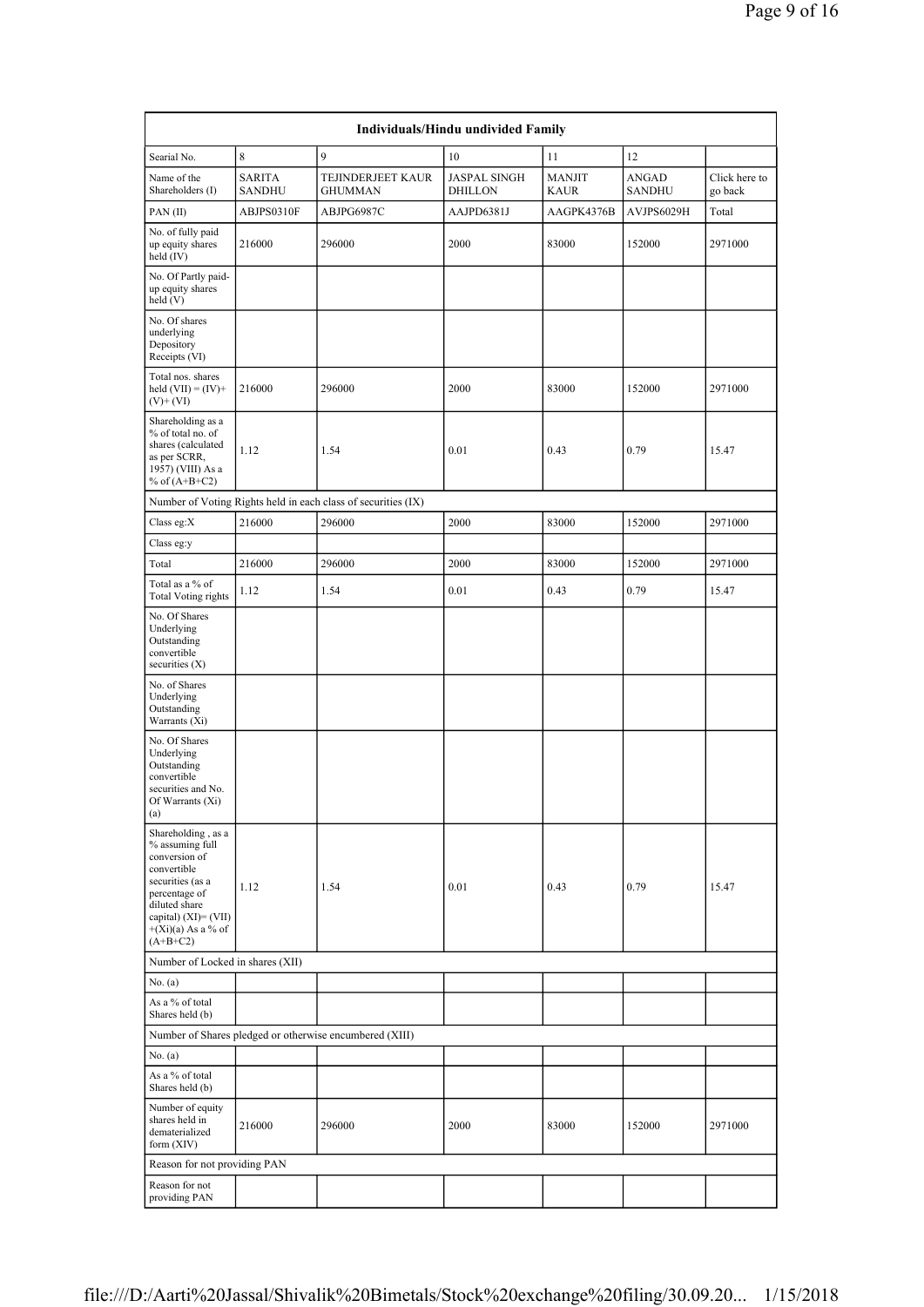| Any Other (specify)                                                                                                                                                                      |                                                               |                                           |                                                             |                                             |                                                    |                                                              |  |  |  |  |  |
|------------------------------------------------------------------------------------------------------------------------------------------------------------------------------------------|---------------------------------------------------------------|-------------------------------------------|-------------------------------------------------------------|---------------------------------------------|----------------------------------------------------|--------------------------------------------------------------|--|--|--|--|--|
| Searial No.                                                                                                                                                                              | $\mathbf{1}$                                                  | $\overline{2}$                            | $\overline{\mathbf{3}}$                                     | $\overline{4}$                              | 5                                                  | 6                                                            |  |  |  |  |  |
| Category                                                                                                                                                                                 | <b>Bodies Corporate</b>                                       | <b>Bodies</b><br>Corporate                | <b>Bodies Corporate</b>                                     | <b>Bodies</b><br>Corporate                  | <b>Bodies Corporate</b>                            | <b>Bodies Corporate</b>                                      |  |  |  |  |  |
| Name of the<br>Shareholders (I)                                                                                                                                                          | AMAR<br>ENGINEERING<br><b>COMPANY PVT</b><br><b>LTD</b>       | ANGAD<br><b>ESTATES PVT</b><br><b>LTD</b> | O D FINANCE<br><b>AND</b><br><b>INVESTMENT</b><br>$(P)$ LTD | <b>TSL</b><br><b>HOLDINGS</b><br><b>LTD</b> | ULTRA<br>PORTFOLIO<br>MANAGEMENT<br><b>PVT LTD</b> | <b>B S SANDHU</b><br>AND<br><b>ASSOCIATES</b><br>PRIVATE LTD |  |  |  |  |  |
| PAN (II)                                                                                                                                                                                 | AAACA0214F                                                    | AAACA8041O                                | AAACO0299G                                                  | AAACT3448E                                  | AAACU0117D                                         | AABCB8936E                                                   |  |  |  |  |  |
| No. of the<br>Shareholders (I)                                                                                                                                                           | 1                                                             | 1                                         | $\mathbf{1}$                                                | 1                                           | $\mathbf{1}$                                       | 1                                                            |  |  |  |  |  |
| No. of fully paid<br>up equity shares<br>held (IV)                                                                                                                                       | 707155                                                        | 1655000                                   | 2523489                                                     | 2790200                                     | 944090                                             | 285200                                                       |  |  |  |  |  |
| No. Of Partly paid-<br>up equity shares<br>held (V)                                                                                                                                      |                                                               |                                           |                                                             |                                             |                                                    |                                                              |  |  |  |  |  |
| No. Of shares<br>underlying<br>Depository<br>Receipts (VI)                                                                                                                               |                                                               |                                           |                                                             |                                             |                                                    |                                                              |  |  |  |  |  |
| Total nos. shares<br>held $(VII) = (IV) +$<br>$(V)$ + (VI)                                                                                                                               | 707155                                                        | 1655000                                   | 2523489                                                     | 2790200                                     | 944090                                             | 285200                                                       |  |  |  |  |  |
| Shareholding as a<br>% of total no. of<br>shares (calculated<br>as per SCRR,<br>1957) (VIII) As a<br>% of $(A+B+C2)$                                                                     | 3.68                                                          | 8.62                                      | 13.14                                                       | 14.53                                       | 4.92                                               | 1.49                                                         |  |  |  |  |  |
|                                                                                                                                                                                          | Number of Voting Rights held in each class of securities (IX) |                                           |                                                             |                                             |                                                    |                                                              |  |  |  |  |  |
| Class eg: X                                                                                                                                                                              | 707155                                                        | 1655000                                   | 2523489                                                     | 2790200                                     | 944090                                             | 285200                                                       |  |  |  |  |  |
| Class eg:y                                                                                                                                                                               |                                                               |                                           |                                                             |                                             |                                                    |                                                              |  |  |  |  |  |
| Total                                                                                                                                                                                    | 707155                                                        | 1655000                                   | 2523489                                                     | 2790200                                     | 944090                                             | 285200                                                       |  |  |  |  |  |
| Total as a % of<br><b>Total Voting rights</b>                                                                                                                                            | 3.68                                                          | 8.62                                      | 13.14                                                       | 14.53                                       | 4.92                                               | 1.49                                                         |  |  |  |  |  |
| No. Of Shares<br>Underlying<br>Outstanding<br>convertible<br>securities $(X)$                                                                                                            |                                                               |                                           |                                                             |                                             |                                                    |                                                              |  |  |  |  |  |
| No. of Shares<br>Underlying<br>Outstanding<br>Warrants (Xi)                                                                                                                              |                                                               |                                           |                                                             |                                             |                                                    |                                                              |  |  |  |  |  |
| No. Of Shares<br>Underlying<br>Outstanding<br>convertible<br>securities and No.<br>Of Warrants (Xi)<br>(a)                                                                               |                                                               |                                           |                                                             |                                             |                                                    |                                                              |  |  |  |  |  |
| Shareholding, as a<br>% assuming full<br>conversion of<br>convertible<br>securities (as a<br>percentage of<br>diluted share<br>capital) $(XI) = (VII)$<br>$+(X)$ As a % of<br>$(A+B+C2)$ | 3.68                                                          | 8.62                                      | 13.14                                                       | 14.53                                       | 4.92                                               | 1.49                                                         |  |  |  |  |  |
| Number of Locked in shares (XII)                                                                                                                                                         |                                                               |                                           |                                                             |                                             |                                                    |                                                              |  |  |  |  |  |
| No. (a)                                                                                                                                                                                  |                                                               |                                           |                                                             |                                             |                                                    |                                                              |  |  |  |  |  |
| As a % of total<br>Shares held (b)                                                                                                                                                       |                                                               |                                           |                                                             |                                             |                                                    |                                                              |  |  |  |  |  |
|                                                                                                                                                                                          | Number of Shares pledged or otherwise encumbered (XIII)       |                                           |                                                             |                                             |                                                    |                                                              |  |  |  |  |  |
| No. (a)                                                                                                                                                                                  |                                                               |                                           |                                                             |                                             |                                                    |                                                              |  |  |  |  |  |
| As a % of total<br>Shares held (b)                                                                                                                                                       |                                                               |                                           |                                                             |                                             |                                                    |                                                              |  |  |  |  |  |
|                                                                                                                                                                                          | 707155                                                        | 1655000                                   | 2523489                                                     | 2790200                                     | 944090                                             | 285200                                                       |  |  |  |  |  |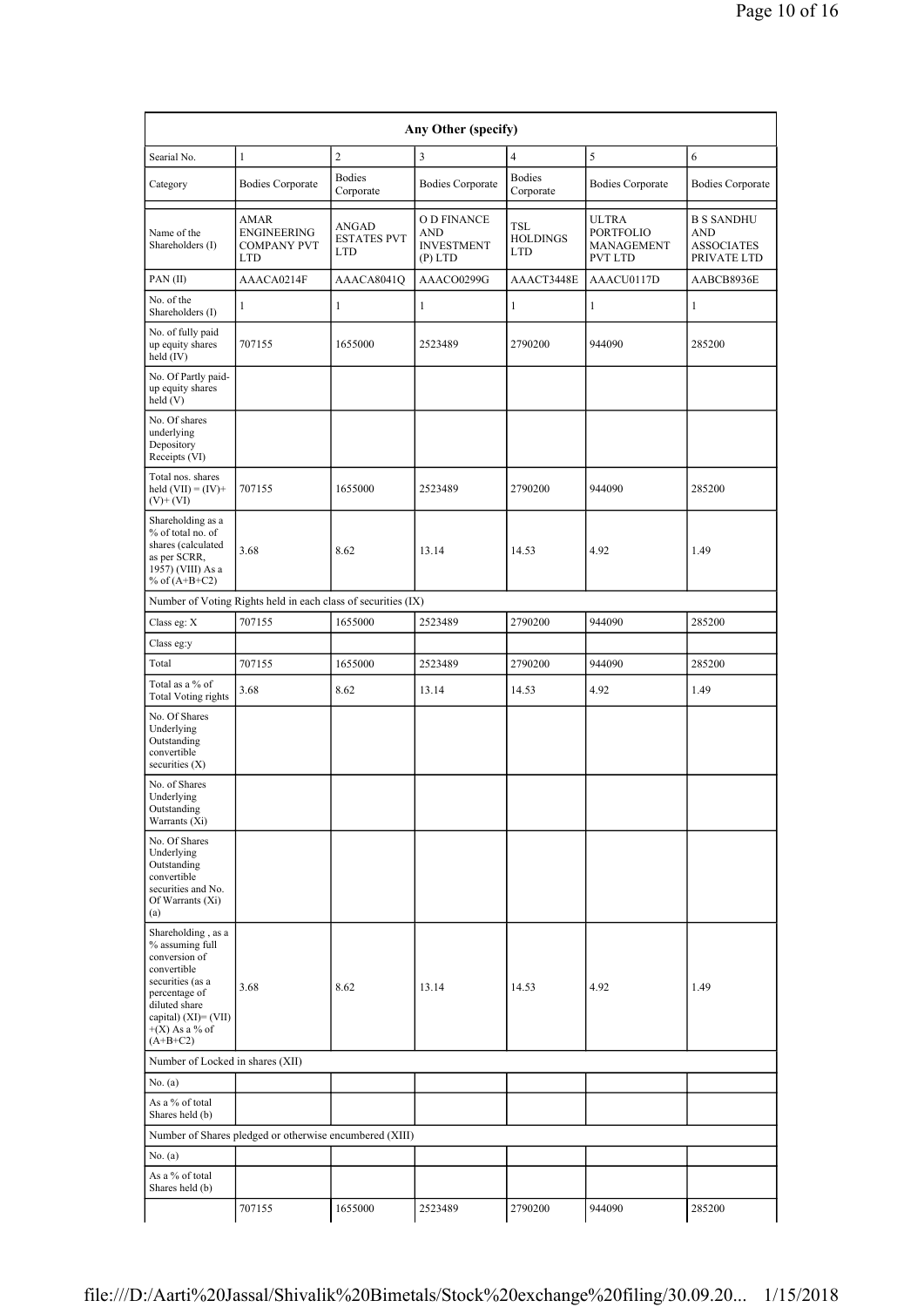| Number of equity<br>shares held in<br>dematerialized<br>form (XIV) |  |  |  |  |
|--------------------------------------------------------------------|--|--|--|--|
| Reason for not<br>providing PAN                                    |  |  |  |  |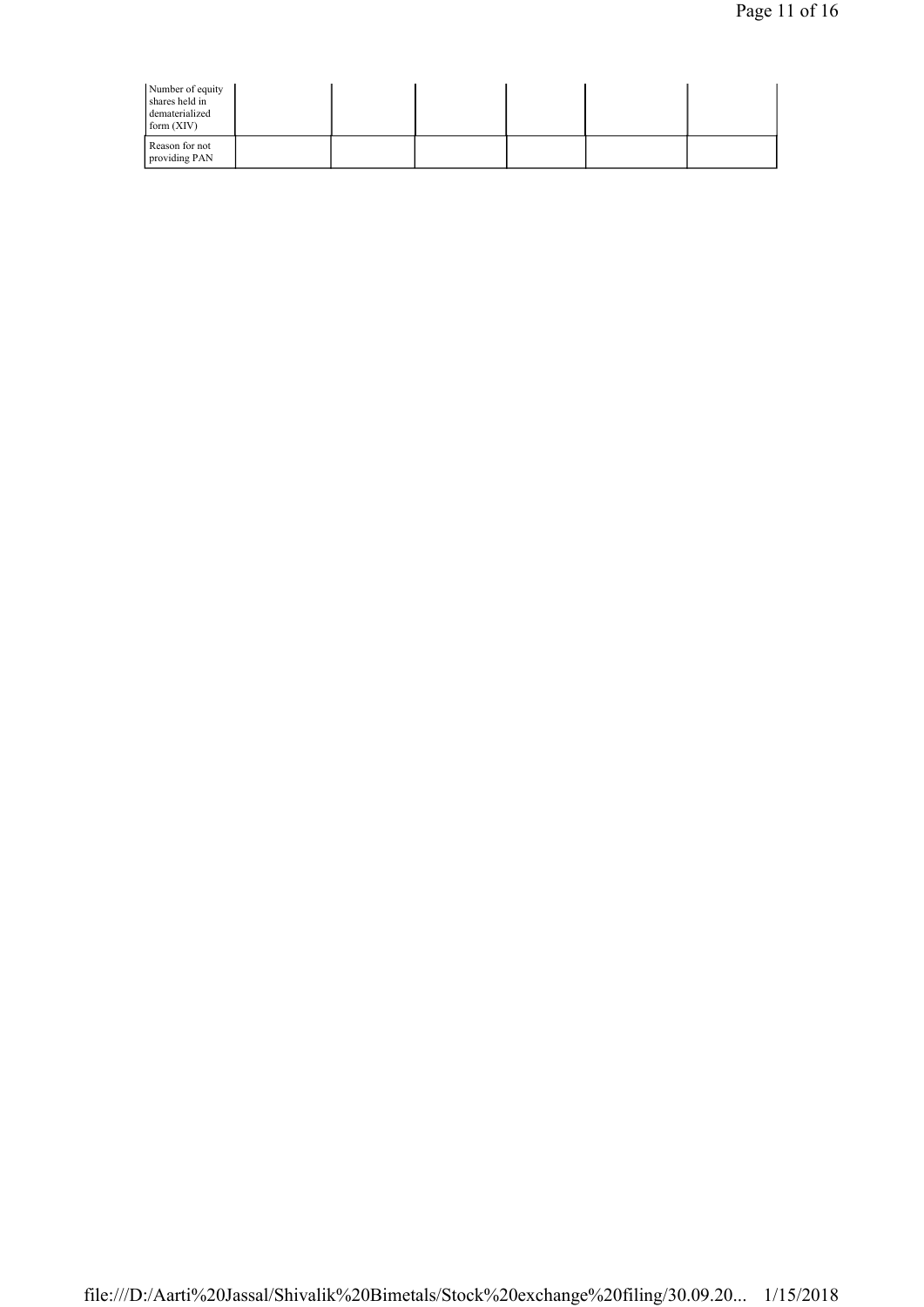| Any Other (specify)                                                                                                                                                                       |                                                               |  |  |  |  |
|-------------------------------------------------------------------------------------------------------------------------------------------------------------------------------------------|---------------------------------------------------------------|--|--|--|--|
| Searial No.                                                                                                                                                                               |                                                               |  |  |  |  |
| Category                                                                                                                                                                                  | Click here to go back                                         |  |  |  |  |
| Name of the<br>Shareholders (I)                                                                                                                                                           |                                                               |  |  |  |  |
| PAN(II)                                                                                                                                                                                   | Total                                                         |  |  |  |  |
| No. of the<br>Shareholders (I)                                                                                                                                                            | 6                                                             |  |  |  |  |
| No. of fully paid<br>up equity shares<br>held (IV)                                                                                                                                        | 8905134                                                       |  |  |  |  |
| No. Of Partly paid-<br>up equity shares<br>held(V)                                                                                                                                        |                                                               |  |  |  |  |
| No. Of shares<br>underlying<br>Depository<br>Receipts (VI)                                                                                                                                |                                                               |  |  |  |  |
| Total nos. shares<br>held $(VII) = (IV) +$<br>$(V)+(VI)$                                                                                                                                  | 8905134                                                       |  |  |  |  |
| Shareholding as a<br>% of total no. of<br>shares (calculated<br>as per SCRR,<br>1957) (VIII) As a<br>% of $(A+B+C2)$                                                                      | 46.38                                                         |  |  |  |  |
|                                                                                                                                                                                           | Number of Voting Rights held in each class of securities (IX) |  |  |  |  |
| Class eg: X                                                                                                                                                                               | 8905134                                                       |  |  |  |  |
| Class eg:y                                                                                                                                                                                |                                                               |  |  |  |  |
| Total                                                                                                                                                                                     | 8905134                                                       |  |  |  |  |
| Total as a % of<br><b>Total Voting rights</b>                                                                                                                                             | 46.38                                                         |  |  |  |  |
| No. Of Shares<br>Underlying<br>Outstanding<br>convertible<br>securities $(X)$                                                                                                             |                                                               |  |  |  |  |
| No. of Shares<br>Underlying<br>Outstanding<br>Warrants (Xi)                                                                                                                               |                                                               |  |  |  |  |
| No. Of Shares<br>Underlying<br>Outstanding<br>convertible<br>securities and No.<br>Of Warrants (Xi)<br>(a)                                                                                |                                                               |  |  |  |  |
| Shareholding , as a<br>$\%$ assuming full<br>conversion of<br>convertible<br>securities (as a<br>percentage of<br>diluted share<br>capital) (XI)= (VII)<br>$+(X)$ As a % of<br>$(A+B+C2)$ | 46.38                                                         |  |  |  |  |
| Number of Locked in shares (XII)                                                                                                                                                          |                                                               |  |  |  |  |
| No. $(a)$                                                                                                                                                                                 |                                                               |  |  |  |  |
| As a % of total<br>Shares held (b)                                                                                                                                                        |                                                               |  |  |  |  |
|                                                                                                                                                                                           | Number of Shares pledged or otherwise encumbered (XIII)       |  |  |  |  |
| No. (a)                                                                                                                                                                                   |                                                               |  |  |  |  |
| As a % of total<br>Shares held (b)                                                                                                                                                        |                                                               |  |  |  |  |
| Number of equity<br>shares held in<br>dematerialized<br>form (XIV)                                                                                                                        | 8905134                                                       |  |  |  |  |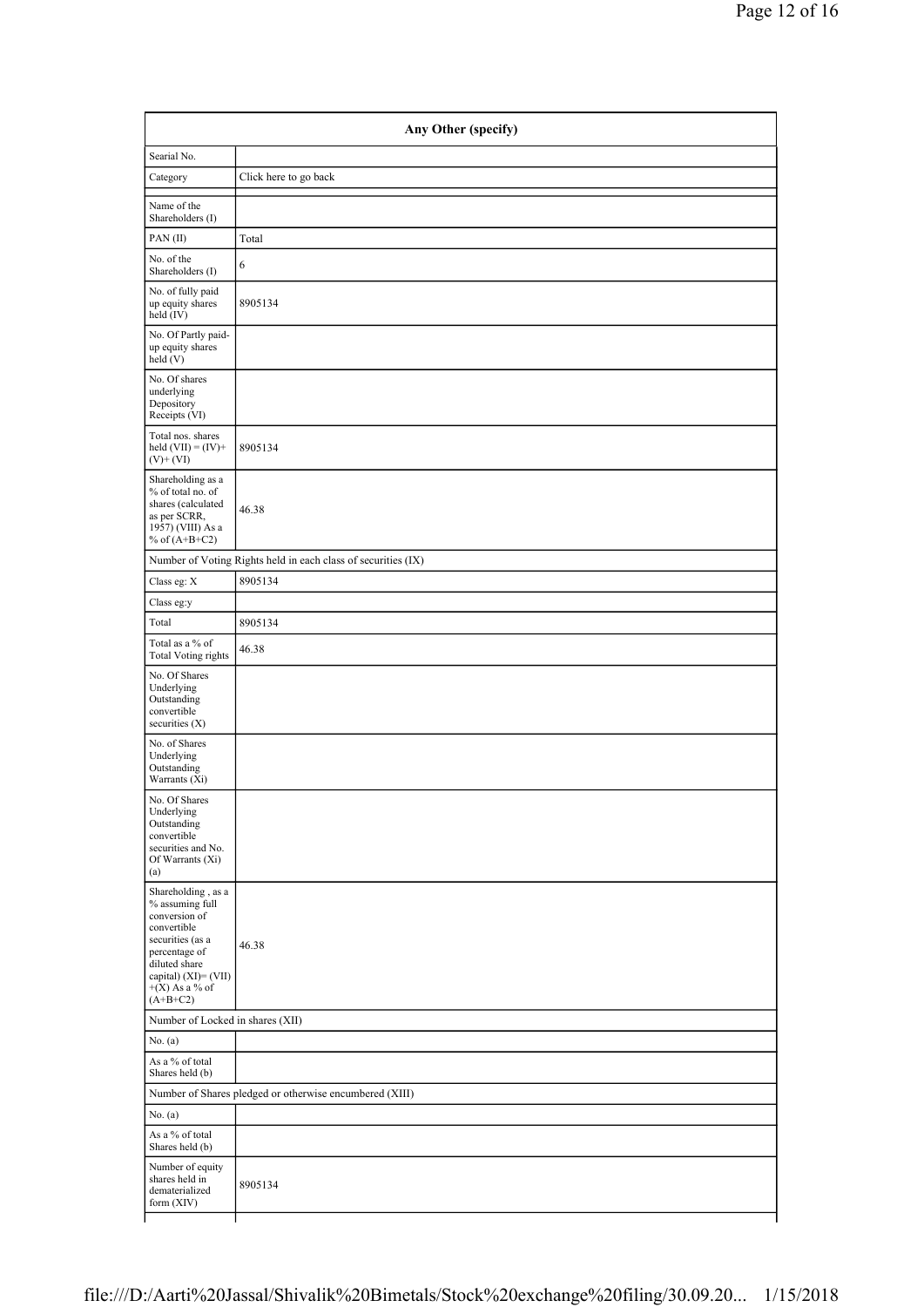Reason for not providing PAN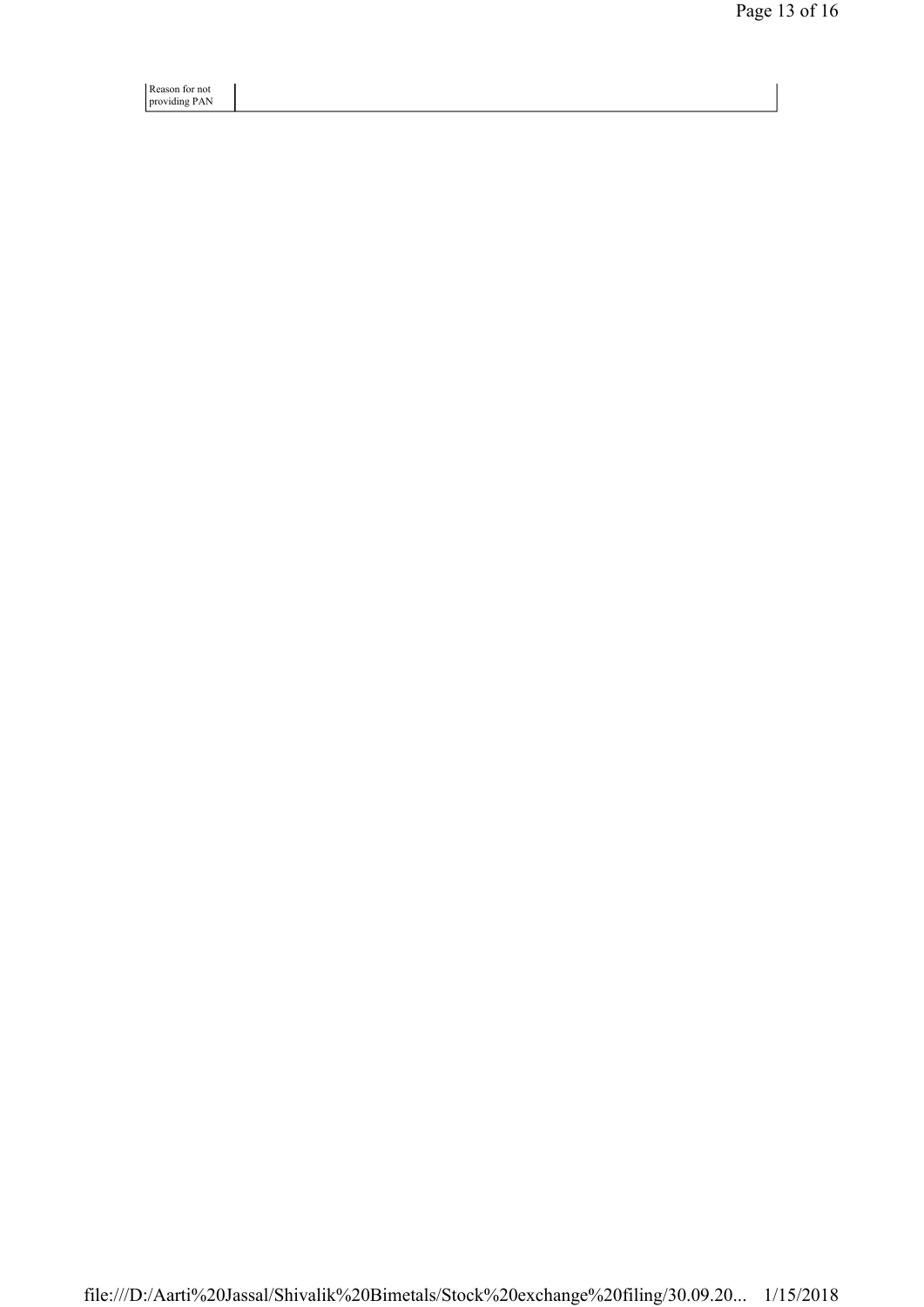| Individuals - ii. Individual shareholders holding nominal share capital in excess of Rs. 2 lakhs.                                                                                        |                  |                       |  |  |  |  |  |  |
|------------------------------------------------------------------------------------------------------------------------------------------------------------------------------------------|------------------|-----------------------|--|--|--|--|--|--|
| Searial No.                                                                                                                                                                              | $\mathbf{1}$     |                       |  |  |  |  |  |  |
| Name of the<br>Shareholders (I)                                                                                                                                                          | LINCOLN P COELHO | Click here to go back |  |  |  |  |  |  |
| PAN(II)                                                                                                                                                                                  | AEGPC1227D       | Total                 |  |  |  |  |  |  |
| No. of fully paid<br>up equity shares<br>held (IV)                                                                                                                                       | 200000           | 200000                |  |  |  |  |  |  |
| No. Of Partly paid-<br>up equity shares<br>held(V)                                                                                                                                       |                  |                       |  |  |  |  |  |  |
| No. Of shares<br>underlying<br>Depository<br>Receipts (VI)                                                                                                                               |                  |                       |  |  |  |  |  |  |
| Total nos. shares<br>held $(VII) = (IV) +$<br>$(V)$ + $(VI)$                                                                                                                             | 200000           | 200000                |  |  |  |  |  |  |
| Shareholding as a<br>% of total no. of<br>shares (calculated<br>as per SCRR,<br>1957) (VIII) As a<br>% of $(A+B+C2)$                                                                     | 1.04             | 1.04                  |  |  |  |  |  |  |
| Number of Voting Rights held in each class of securities (IX)                                                                                                                            |                  |                       |  |  |  |  |  |  |
| Class eg: X                                                                                                                                                                              | 200000           | 200000                |  |  |  |  |  |  |
| Class eg:y                                                                                                                                                                               |                  |                       |  |  |  |  |  |  |
| Total                                                                                                                                                                                    | 200000           | 200000                |  |  |  |  |  |  |
| Total as a % of<br><b>Total Voting rights</b>                                                                                                                                            | 1.04             | 1.04                  |  |  |  |  |  |  |
| No. Of Shares<br>Underlying<br>Outstanding<br>convertible<br>securities $(X)$                                                                                                            |                  |                       |  |  |  |  |  |  |
| No. of Shares<br>Underlying<br>Outstanding<br>Warrants (Xi)                                                                                                                              |                  |                       |  |  |  |  |  |  |
| No. Of Shares<br>Underlying<br>Outstanding<br>convertible<br>securities and No.<br>Of Warrants (Xi)<br>(a)                                                                               |                  |                       |  |  |  |  |  |  |
| Shareholding, as a<br>% assuming full<br>conversion of<br>convertible<br>securities (as a<br>percentage of<br>diluted share<br>capital) $(XI) = (VII)$<br>$+(X)$ As a % of<br>$(A+B+C2)$ | 1.04             | 1.04                  |  |  |  |  |  |  |
| Number of Locked in shares (XII)                                                                                                                                                         |                  |                       |  |  |  |  |  |  |
| No. (a)                                                                                                                                                                                  |                  |                       |  |  |  |  |  |  |
| As a % of total<br>Shares held (b)                                                                                                                                                       |                  |                       |  |  |  |  |  |  |
| Number of equity<br>shares held in<br>dematerialized<br>form (XIV)                                                                                                                       | 200000           | 200000                |  |  |  |  |  |  |
| Reason for not providing PAN                                                                                                                                                             |                  |                       |  |  |  |  |  |  |
| Reason for not<br>providing PAN                                                                                                                                                          |                  |                       |  |  |  |  |  |  |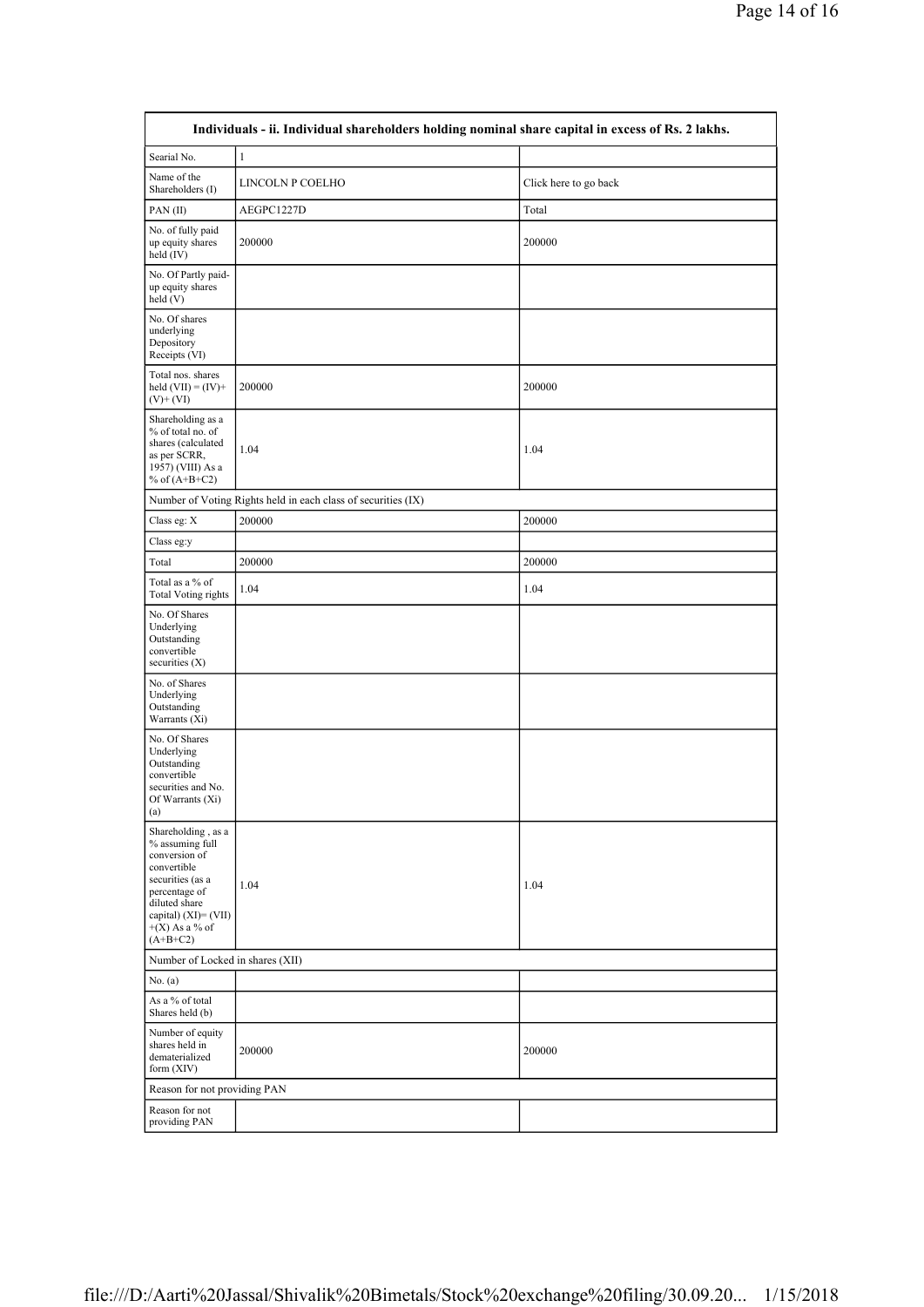| Any Other (specify)                                                                                                                                                                      |                                                               |                 |             |                         |              |                       |  |  |  |
|------------------------------------------------------------------------------------------------------------------------------------------------------------------------------------------|---------------------------------------------------------------|-----------------|-------------|-------------------------|--------------|-----------------------|--|--|--|
| Searial No.                                                                                                                                                                              | $\mathbf{1}$                                                  | $\overline{c}$  | 3           | $\overline{4}$          | 5            |                       |  |  |  |
| Category                                                                                                                                                                                 | <b>Bodies Corporate</b>                                       | NRI - Non-Repat | NRI – Repat | <b>Clearing Members</b> | Trusts       |                       |  |  |  |
| Category / More<br>than 1 percentage                                                                                                                                                     | Category                                                      | Category        | Category    | Category                | Category     |                       |  |  |  |
| Name of the<br>Shareholders (I)                                                                                                                                                          |                                                               |                 |             |                         |              | Click here to go back |  |  |  |
| PAN(II)                                                                                                                                                                                  |                                                               |                 |             |                         |              | Total                 |  |  |  |
| No. of the<br>Shareholders (I)                                                                                                                                                           | 60                                                            | 19              | 34          | 50                      | $\mathbf{1}$ | 164                   |  |  |  |
| No. of fully paid<br>up equity shares<br>held (IV)                                                                                                                                       | 273626                                                        | 19441           | 68386       | 197998                  | 1000         | 560451                |  |  |  |
| No. Of Partly paid-<br>up equity shares<br>held (V)                                                                                                                                      |                                                               |                 |             |                         |              |                       |  |  |  |
| No. Of shares<br>underlying<br>Depository<br>Receipts (VI)                                                                                                                               |                                                               |                 |             |                         |              |                       |  |  |  |
| Total nos. shares<br>held $(VII) = (IV) +$<br>$(V)$ + (VI)                                                                                                                               | 273626                                                        | 19441           | 68386       | 197998                  | 1000         | 560451                |  |  |  |
| Shareholding as a<br>% of total no. of<br>shares (calculated<br>as per SCRR,<br>1957) (VIII) As a<br>% of $(A+B+C2)$                                                                     | 1.43                                                          | 0.1             | 0.36        | 1.03                    | 0.01         | 2.93                  |  |  |  |
|                                                                                                                                                                                          | Number of Voting Rights held in each class of securities (IX) |                 |             |                         |              |                       |  |  |  |
| Class eg: X                                                                                                                                                                              | 273626                                                        | 19441           | 68386       | 197998                  | 1000         | 560451                |  |  |  |
| Class eg:y                                                                                                                                                                               |                                                               |                 |             |                         |              |                       |  |  |  |
| Total                                                                                                                                                                                    | 273626                                                        | 19441           | 68386       | 197998                  | 1000         | 560451                |  |  |  |
| Total as a % of<br><b>Total Voting rights</b>                                                                                                                                            | 1.43                                                          | 0.1             | 0.36        | 1.03                    | 0.01         | 2.93                  |  |  |  |
| No. Of Shares<br>Underlying<br>Outstanding<br>convertible<br>securities $(X)$                                                                                                            |                                                               |                 |             |                         |              |                       |  |  |  |
| No. of Shares<br>Underlying<br>Outstanding<br>Warrants (Xi)                                                                                                                              |                                                               |                 |             |                         |              |                       |  |  |  |
| No. Of Shares<br>Underlying<br>Outstanding<br>convertible<br>securities and No.<br>Of Warrants (Xi)<br>(a)                                                                               |                                                               |                 |             |                         |              |                       |  |  |  |
| Shareholding, as a<br>% assuming full<br>conversion of<br>convertible<br>securities (as a<br>percentage of<br>diluted share<br>capital) $(XI) = (VII)$<br>$+(X)$ As a % of<br>$(A+B+C2)$ | 1.43                                                          | 0.1             | 0.36        | 1.03                    | 0.01         | 2.93                  |  |  |  |
| Number of Locked in shares (XII)                                                                                                                                                         |                                                               |                 |             |                         |              |                       |  |  |  |
| No. $(a)$                                                                                                                                                                                |                                                               |                 |             |                         |              |                       |  |  |  |
| As a % of total<br>Shares held (b)                                                                                                                                                       |                                                               |                 |             |                         |              |                       |  |  |  |
| Number of equity<br>shares held in<br>dematerialized<br>form (XIV)                                                                                                                       | 270625                                                        | 19441           | 68386       | 197998                  | 1000         | 557450                |  |  |  |
| Reason for not providing PAN                                                                                                                                                             |                                                               |                 |             |                         |              |                       |  |  |  |
| Reason for not<br>providing PAN                                                                                                                                                          |                                                               |                 |             |                         |              |                       |  |  |  |